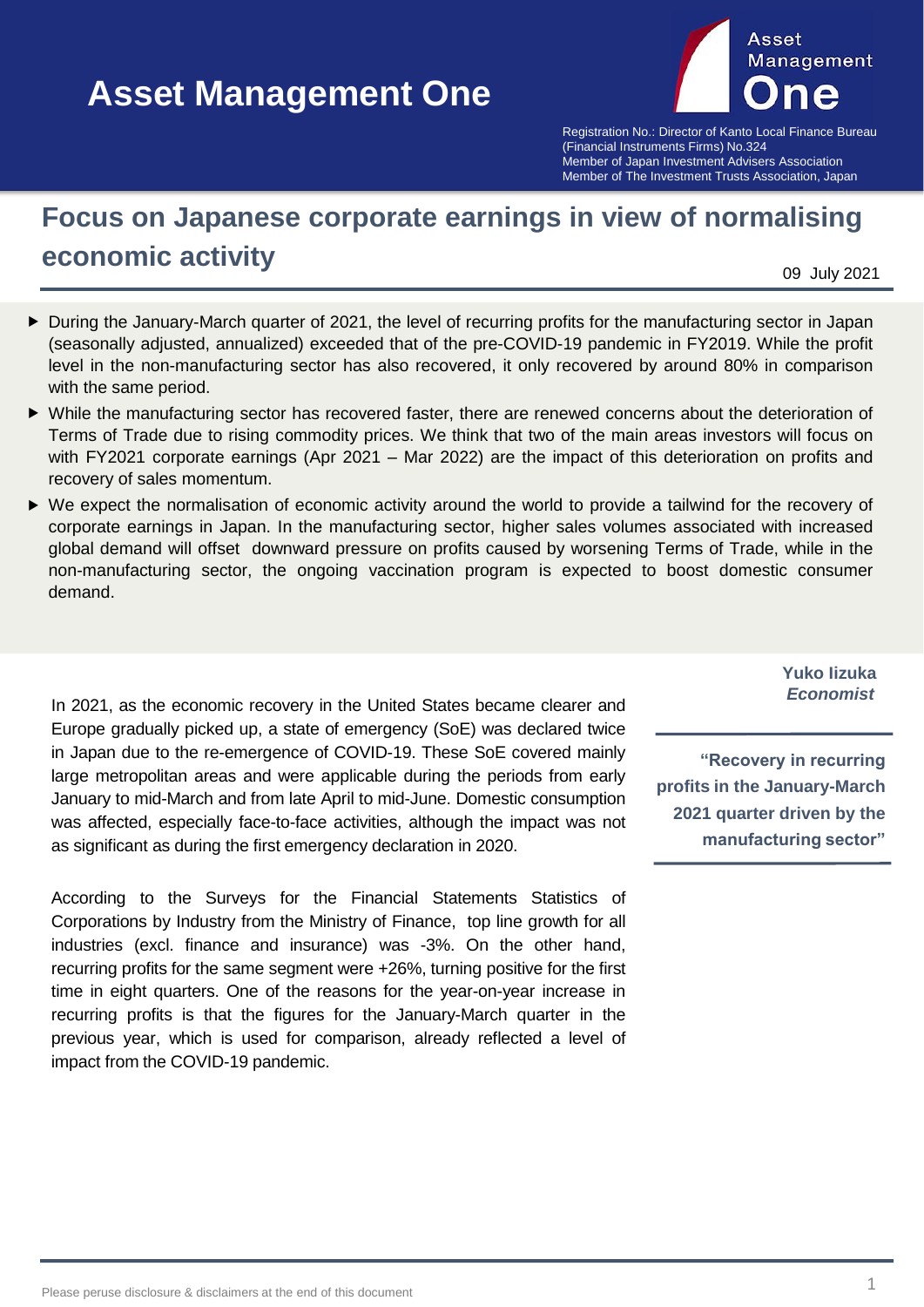

Comparing the level of the January-March quarter in 2021 (seasonally adjusted, annualised) with the level in 2019 before the COVID-19 pandemic (Figure 1), in the manufacturing sector, sales were only 95% of FY2019 level, but recurring profits have recovered to 30% above FY2019 levels, indicating that margins have improved. In the non-manufacturing sector, on the other hand, sales have recovered to 93% of the FY2019 level, while recurring profits represent only 85% of the FY2019 level. It is obvious that there is a divergence between the recovery of corporate performance in the manufacturing and nonmanufacturing sectors.

#### **Figure 1 : Sales and Recurring Profit (seasonally adjusted)**



Period: From Jan.-Mar. 2005 to Jan.-Mar. 2021 (Quarterly)

Note: Seasonally adjusted, all market capitalization, all industry ex. finance and insurance, by Financial Statements Statistics of Corporations by Industry, Ministry of Finance Japan Source: NEEDS-FinancialQuest

To explore the background to the disparity between the manufacturing and non-manufacturing sectors, we break down the factors that have contributed to the year-on-year change in recurring profits since 2020. In the manufacturing sector, after the start of 2020, the rapid spread of COVID-19 led to lockdowns around the world, which in turn led to a sharp fall in exports. In addition, disruption to supply chains also adversely affected production activity.

In particular, sales fell sharply in the April-June 2020 quarter. On the other hand, variable costs, personnel costs, and other expenses decreased due to sluggish business activities. In the second half of 2020, the recovery in exports and production, along with the reopening of the global economy, resulted in a narrowing of the decline in sales and an increase in recurring profits (see Figure 2).

**"Drivers of change in company performance from 2020 "**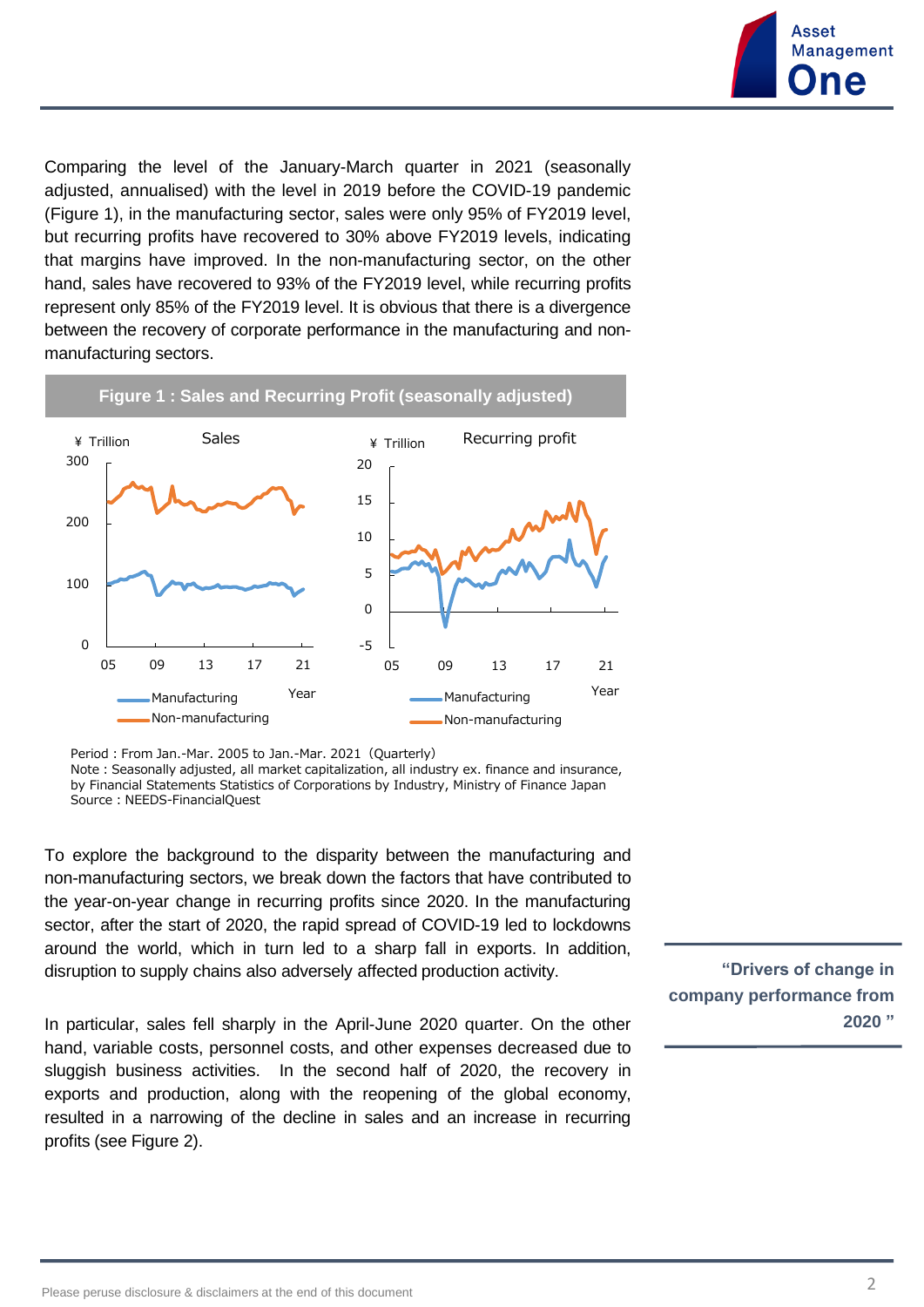

#### **Figure 2 : Attribution analysis of recurring profit (Manufacturing)**

Period: From Jan.-Mar. 2016 to Jan.-Mar. 2021 (Quarterly) Note: All market capitalization, all manufacturing, by Financial Statements Statistics of Corporations by Industry, Ministry of Finance Japan Source: NEEDS-FinancialQUEST

In the non-manufacturing sector, the first state of emergency was declared in Japan in the April-June 2020 quarter, resulting in a significant drop in sales as retailers and restaurants were asked to close and people were requested to refrain from going out. Since then, measures to prevent the spread of the virus have remained in place and the decline in sales has continued. Although the decline in recurring profits has been halted by the reduction in labour and other costs, the slow recovery in sales has weighed on the sector (see Figure 3).



#### **Figure 3 : Attribution analysis of recurring profit (Non-manufacturing)**

Period: From Jan.-Mar. 2016 to Jan.-Mar. 2021 (Quaterly) Note:All market capitalization, all non-manufactruing ex. finance and insurance, by Financial Statements Statistics of Corporations by Industry, Ministry of Finance Japan Source: NEEDS-FinancialQUEST

**Asset** 

**Management** ne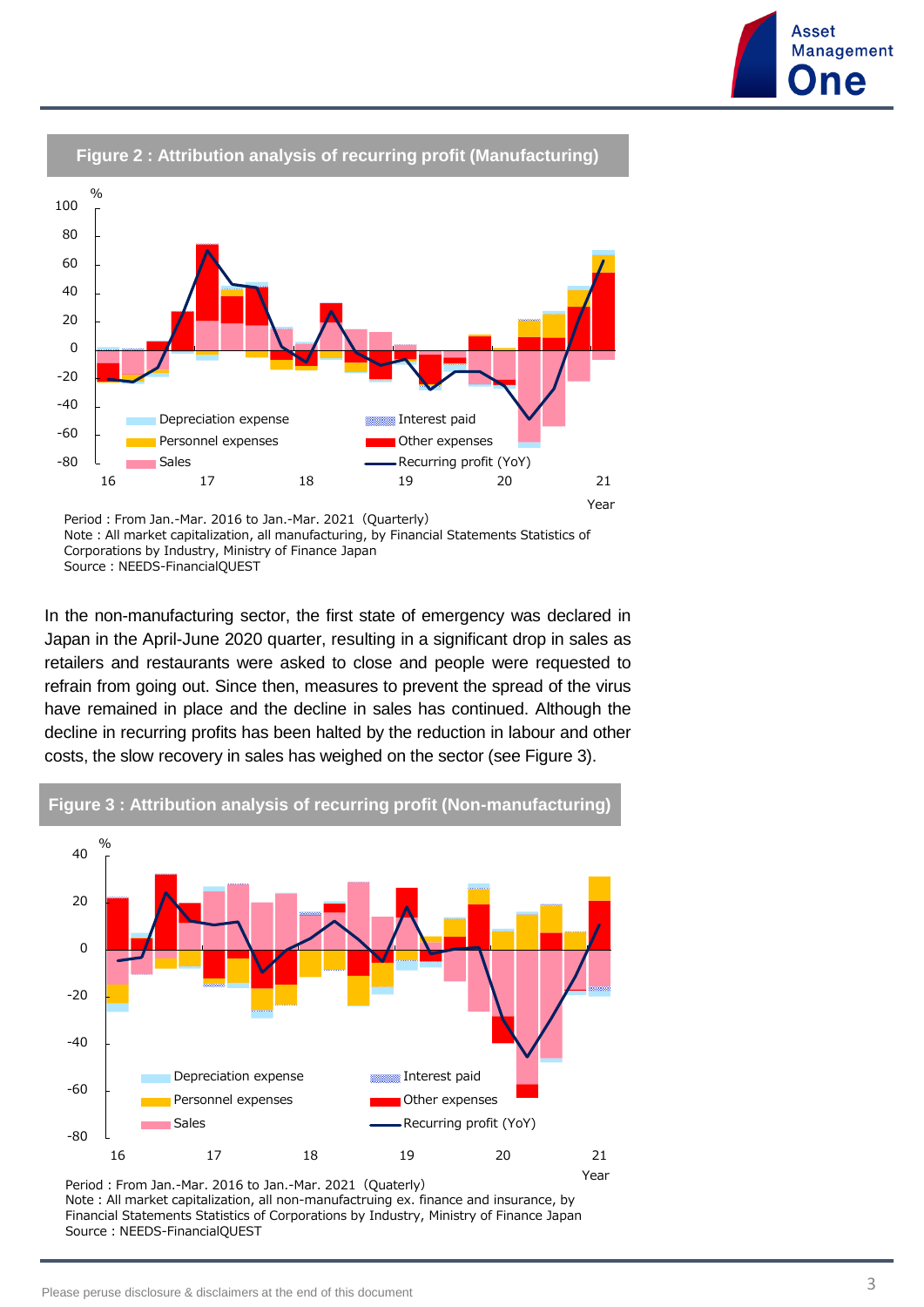

While profits have recovered in the manufacturing sector, some have begun to express concern about the impact of deteriorating Terms of Trade. As economic activity begins to normalise, particularly in China, the US and Europe, there has been a notable rise in the price of commodities such as crude oil, steel, timber and non-ferrous metals. According to the Bank of Japan's Tankan survey in June, the Diffusion Index (DI) for input (purchase) prices rose sharply from the view of corporates, and Terms of Trade, as calculated by subtracting the DI for input prices from the DI for output (sales) prices, has worsened (Figure 4).

**"Concerns over downward pressure on profits through deteriorating Terms of Trade"** 



Period: From March 2010 to June 2021 (Quarterly)

Source: NEEDS-FinancialOuest

Decomposing profits by incorporating the factors of input and output prices shows that the fall in the input prices contributed to boosting profits in 2020 (Figure 5, Input price factors played a role to boost profits in 2020). Given that rising commodity prices will exert downward pressure on profits through worsening Terms of Trade, we should keep an eye on the trend in forecasting corporate results over the coming years.

For FY2021, the focus will be on the impact of worsening Terms of Trade due to higher commodity prices in the manufacturing sector and the recovery of demand in the non-manufacturing sector.

Note:TANKAN by Bank of Japan, Large Enterprises of Manufacturing, DI is calculated by 「Rise」-「Fall」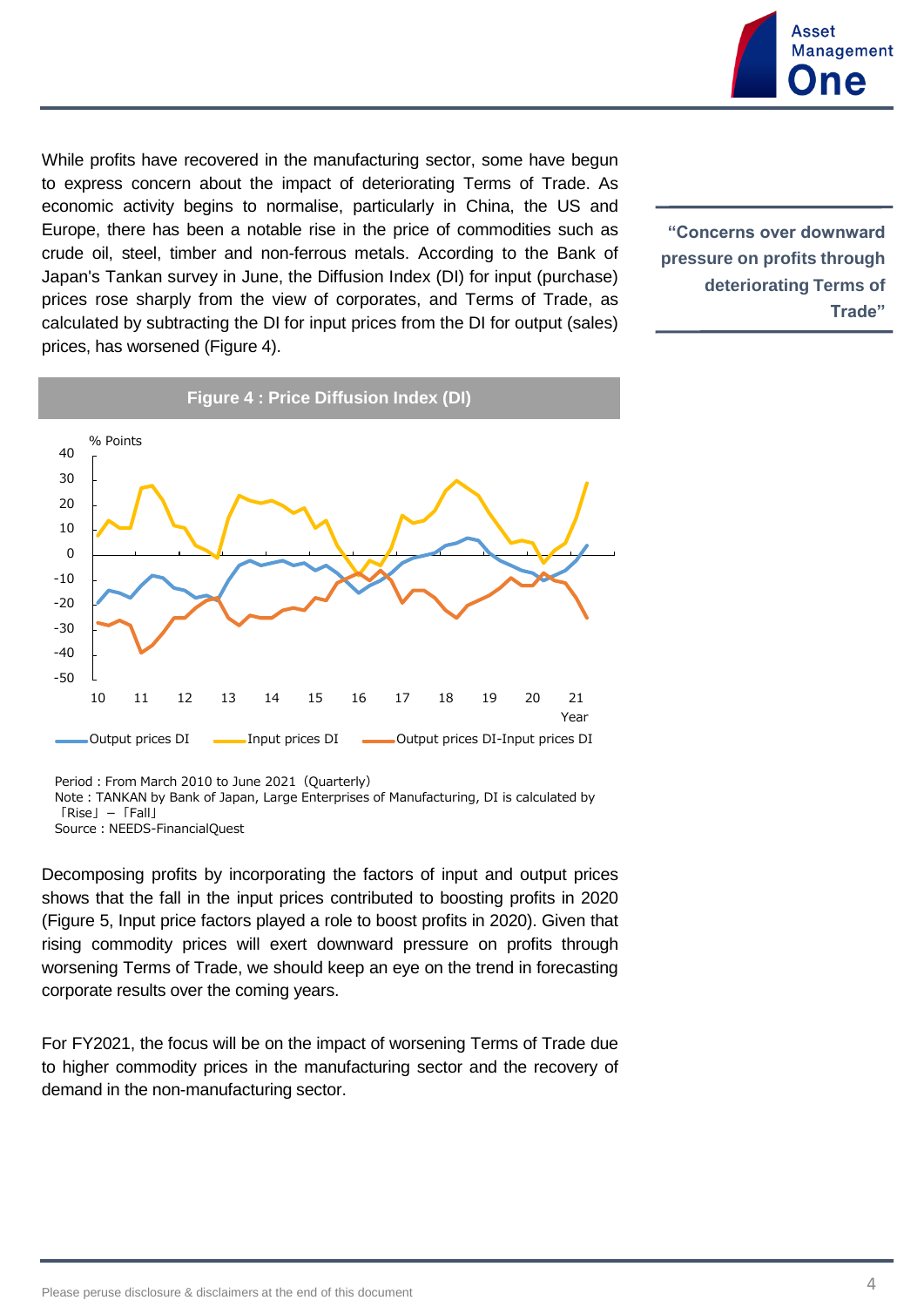



Period : From Jan.-Mar. 2016 to Jan.-Mar. 2021 (Quarterly) Note: All market capitalization, all manufacturing, by Financial Statements Statistics of Corporations by Industry, Ministry of Finance Japan Source: NEEDS-FinancialQUEST

It is important to note that in the manufacturing sector, the impact of commodity price increases on profits varies by industry. According to the statistics of the input-output price index of the manufacturing sector, some of the materials industries, such as chemical products, iron and steel, and nonferrous metals, have been able to pass on the rising input prices to customers by raising output prices. The processing industries, on the other hand, tend to find it difficult to pass on rising costs to their customers. However, the recovery in global demand that has caused rising commodity prices is expected to lead to an increase in sales volumes for these industries.

For example, in the automotive industry, the shortage of semiconductors for automotive applications in the first half of this year is expected to gradually dissipate in the second half of the year, and with global demand recovering, we anticipate the positive effect of increasing sales volumes will outweigh downward pressure on profits caused by worsening Terms of Trade. In addition, demand for Japanese industrial machinery, including semiconductor manufacturing equipment is increasing amid the global shortage of semiconductors, and exports of machinery-related products, such as industrial robots to China, are also on the rise.

**"Normalization of economic activity around the world to provide tailwind for corporate earnings recovery"**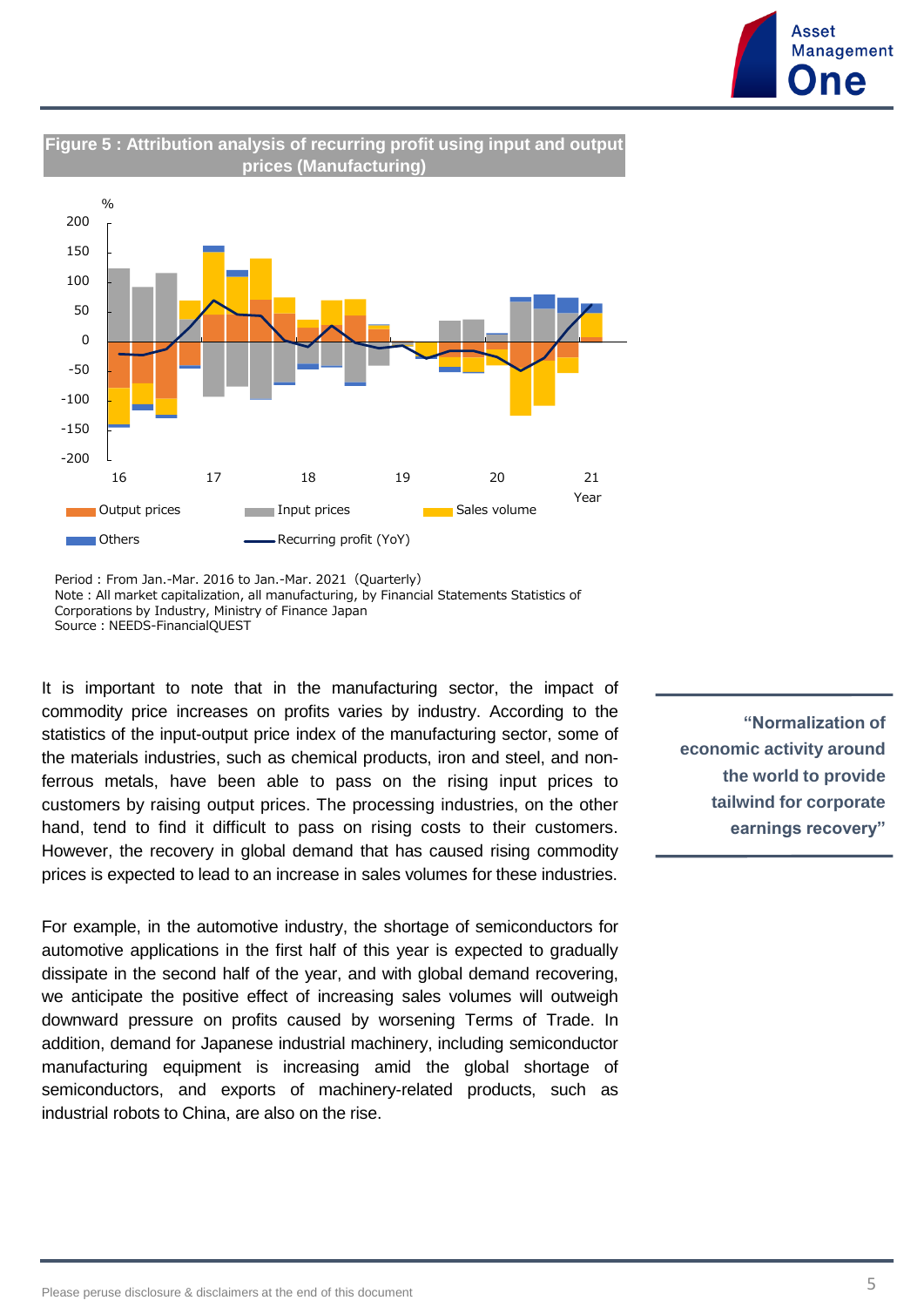

In Japan, restrictions on businesses are still in place, particularly in the service sector in large cities in order to prevent the spread of the disease. However, Japan is making solid progress with its vaccine rollout. Prime Minister Suga's target of one million doses per day has been achieved, and we are now looking at the possibility of completely vaccinating those who wish to be vaccinated by October or November. For the service sector, the easing of restrictions on economic activity thanks to vaccination progress is the first step towards a recovery in revenues. In fact, the June 2021 Consumer Attitude Index, which measures consumer attitudes, is approaching the level it was at the beginning of 2020, before the pandemic began to take hold.

Going forward, we believe investors need to consider the possibility that the cost reduction and increased efficiency levels achieved during the pandemic through digitalising operations can be maintained and even enhanced as the economy continues to normalise.

There is still a possibility that it will take some time for economic activity to fully normalise due to the re-emergence of variant strains of the virus. Also, we need to pay attention to the risk of a prolonged rise in commodity prices. However, we believe that the normalisation of economic activity around the world will provide a tailwind for the recovery of corporate earnings in Japan. In the manufacturing sector, we expect that the negative impact of worsening Terms of Trade on earnings will be offset by higher sales volumes due to rising global demand, while in the non-manufacturing sector, the ongoing spread of vaccines in Japan is set to boost consumer demand.